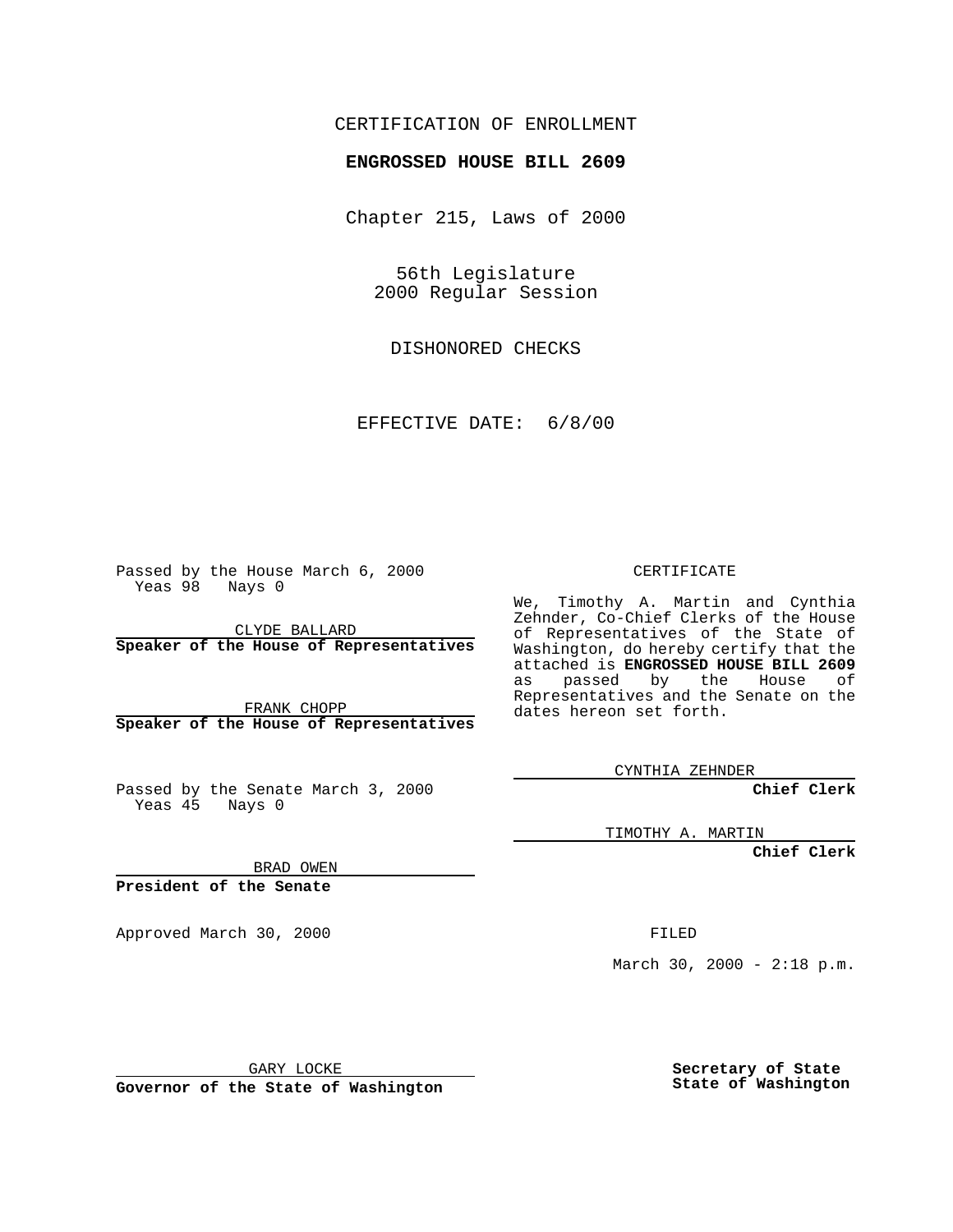## **ENGROSSED HOUSE BILL 2609** \_\_\_\_\_\_\_\_\_\_\_\_\_\_\_\_\_\_\_\_\_\_\_\_\_\_\_\_\_\_\_\_\_\_\_\_\_\_\_\_\_\_\_\_\_\_\_

\_\_\_\_\_\_\_\_\_\_\_\_\_\_\_\_\_\_\_\_\_\_\_\_\_\_\_\_\_\_\_\_\_\_\_\_\_\_\_\_\_\_\_\_\_\_\_

Passed Legislature - 2000 Regular Session AS AMENDED BY THE SENATE

**State of Washington 56th Legislature 2000 Regular Session By** Representatives Carrell, Constantine, Mulliken and G. Chandler Read first time 01/18/2000. Referred to Committee on Judiciary.

1 AN ACT Relating to notices of dishonored checks; amending RCW 2 62A.3-515, 62A.3-522, and 62A.3-525; and adding a new section to 3 chapter 26.23 RCW.

4 BE IT ENACTED BY THE LEGISLATURE OF THE STATE OF WASHINGTON:

5 **Sec. 1.** RCW 62A.3-515 and 1995 c 187 s 1 are each amended to read 6 as follows:

7 (a) If a check as defined in RCW 62A.3-104 is dishonored by 8 nonacceptance or nonpayment, the payee or ((holder of the check is 9 entitled to)) person entitled to enforce the check under RCW 62A.3-301 10 may collect a reasonable handling fee for each instrument. If the 11 check is not paid within fifteen days and after the ((holder of the 12 check)) person entitled to enforce the check or the person's agent 13 sends a notice of dishonor as provided by RCW 62A.3-520 to the drawer 14 at the drawer's last known address, and if the instrument does not 15 provide for the payment of interest or collection costs and attorneys' 16 fees, the drawer of the instrument is liable for payment of interest at 17 the rate of twelve percent per annum from the date of dishonor, and 18 cost of collection not to exceed forty dollars or the face amount of 19 the check, whichever is less, payable to the person entitled to enforce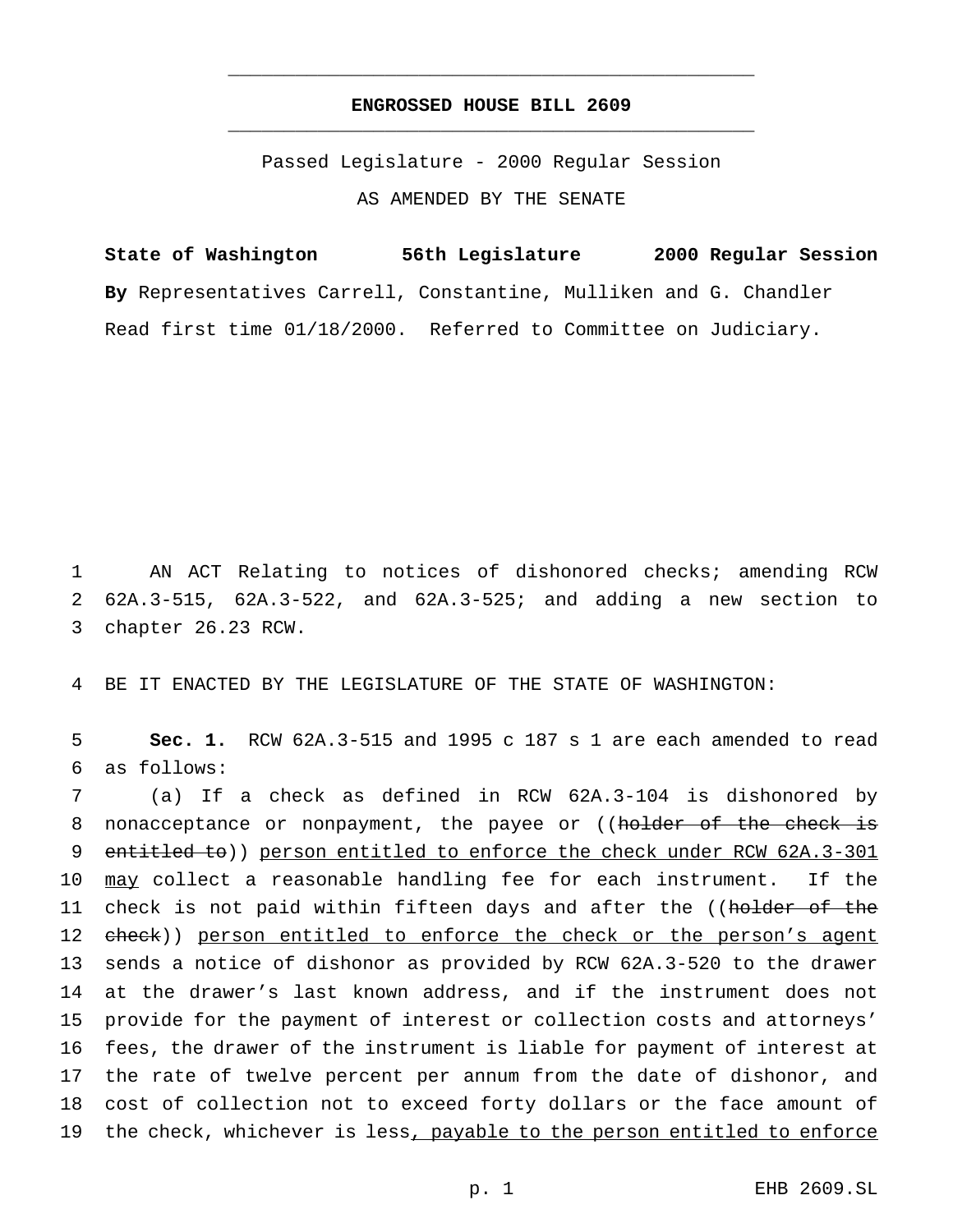1 the check. In addition, in the event of court action on the check, the court, after notice and the expiration of the fifteen days, shall award reasonable attorneys' fees, and three times the face amount of the check or three hundred dollars, whichever is less, as part of the 5 damages payable to the ((holder of)) person enforcing the check. This section does not apply to an instrument that is dishonored by reason of a justifiable stop payment order.

 (b)(1) Subsequent to the commencement of an action on the check (subsection (a)) but prior to the hearing, the defendant may tender to the plaintiff as satisfaction of the claim, an amount of money equal to the face amount of the check, a reasonable handling fee, accrued interest, collection costs equal to the face amount of the check not to exceed forty dollars, and the incurred court costs, service costs, and statutory attorneys' fees.

 (2) Nothing in this section precludes the right to commence action in a court under chapter 12.40 RCW for small claims.

 **Sec. 2.** RCW 62A.3-522 and 1993 c 229 s 69 are each amended to read as follows:

 In addition to sending a notice of dishonor to the drawer of the 20 check under RCW 62A.3-520, the ((holder of the check)) person sending 21 notice shall execute an affidavit certifying service of the notice by mail. The affidavit of service by mail must be attached to a copy of the notice of dishonor and must be substantially in the following form:

## AFFIDAVIT OF SERVICE BY MAIL

 I, . . . . . ., hereby certify that on the . . . . . . day of 26 . . . . . .,  $((19))$  20. . ., a copy of the foregoing Notice was served 27 on . . . . . by mailing via the United States Postal Service, postage 28 prepaid, at . . . . . ., Washington.

 Dated: ................ (Signature)

31 The ((holder)) person enforcing the check shall retain the affidavit with the check but shall file a copy of the affidavit with the clerk of the court in which an action on the check is commenced.

 **Sec. 3.** RCW 62A.3-525 and 1993 c 229 s 70 are each amended to read as follows: